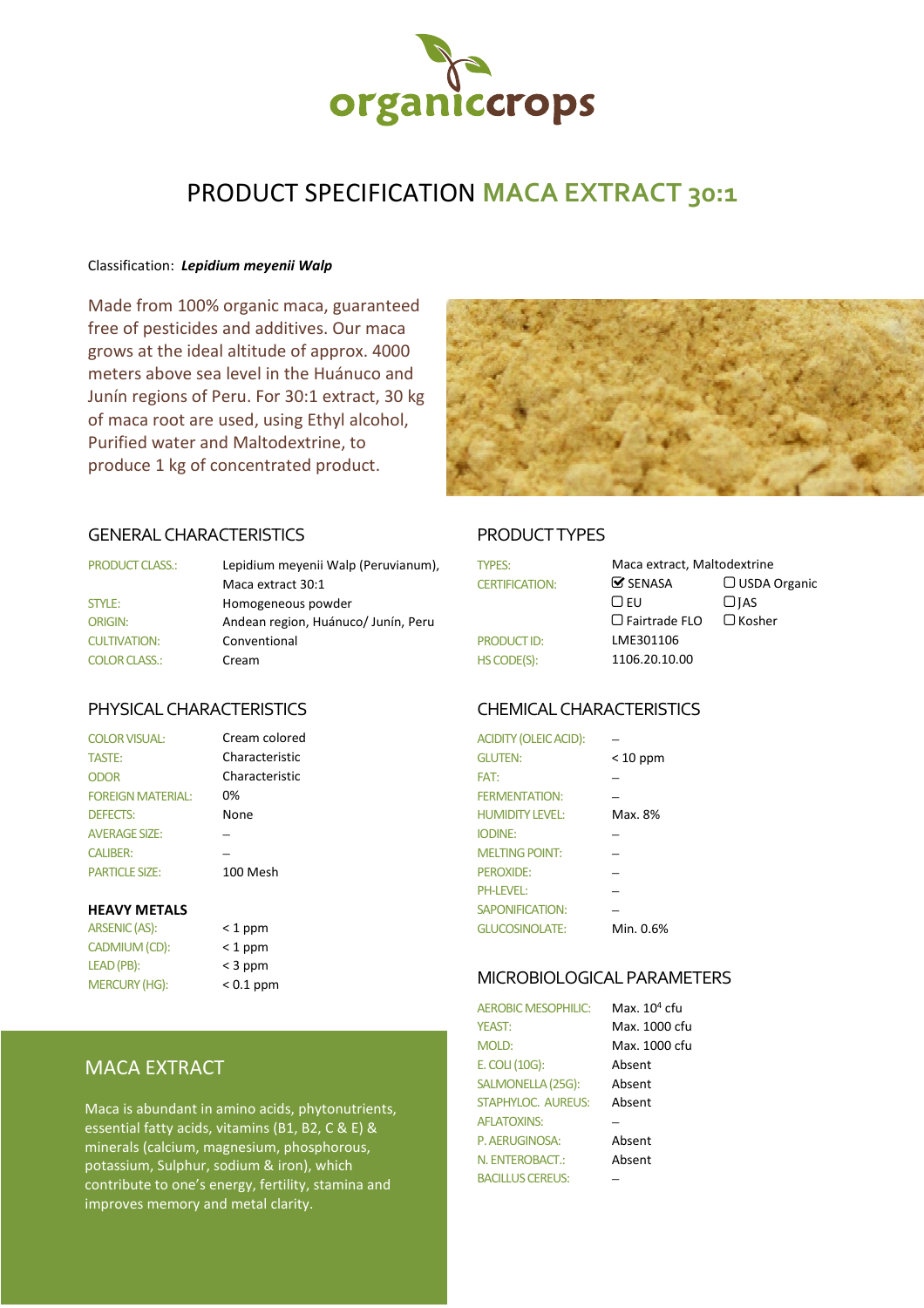#### SHELF-LIFE & STORAGE

| SHELF-LIFE:           | 36 months                         |  |
|-----------------------|-----------------------------------|--|
| <b>STORAGE:</b>       | Store in a temperature/humidity   |  |
|                       | controlled environment, away from |  |
|                       | sunlight or other heat sources.   |  |
| <b>STORAGE TEMP.:</b> | 20-25 degrees Celsius             |  |
| <b>HUMIDITY:</b>      | 40-65% H.R.                       |  |

### ORDER SPECIFICATIONS

| <b>PACKAGING/PRES</b> |  |  |
|-----------------------|--|--|
|-----------------------|--|--|

SHIPPING: FOB Callao MINIMUM ORDER: 100 kg DELIVERY DETAIL: FIFO LEAD TIME TO FOB: 21-30 days

 $S_{\cdot}$ : 4 x 5 kg plastic bags packed into a cardboard box. Total 20 kg net, 21.1 kg gross

# MACA EXTRACT

#### **Conformation**

- This product does not contain genetically modified material.
- This product is free of BSE/TSE.
- The product may contain traces of pits/stalks/shell.
- The product is gluten free.
- This product, whole or in part, has not been subjected to Ionizing Radiation.
- This product has not come into contact with Nandrolone or any of its precursors in any way.

#### DISCLAIMER

All product, product specifications and data are subject to change without notice. OrganicCrops., its affiliates, agents, and employees, and all persons acting on its or their behalf (collectively, "OrganicCrops"), disclaim any and all liability for any errors, inaccuracies or incompleteness contained in any Product Specification or in any other disclosure relating to any product.

Version: **0.3** / **April 2022** / SN

### INQUIRIES

Please direct all inquiries and other communication to:

#### **OrganicCrops E.I.R.L.**

ADDRESS: Jr. Francisco Bolognesi 248 Dpt. 3 TELEPHONE: +51 (0)42 602 067 RUC#: 20600134109

Tarapoto, 22202 EMAIL: hello@organiccrops.net San Martin, Perú INTERNET: www.organiccrops.net